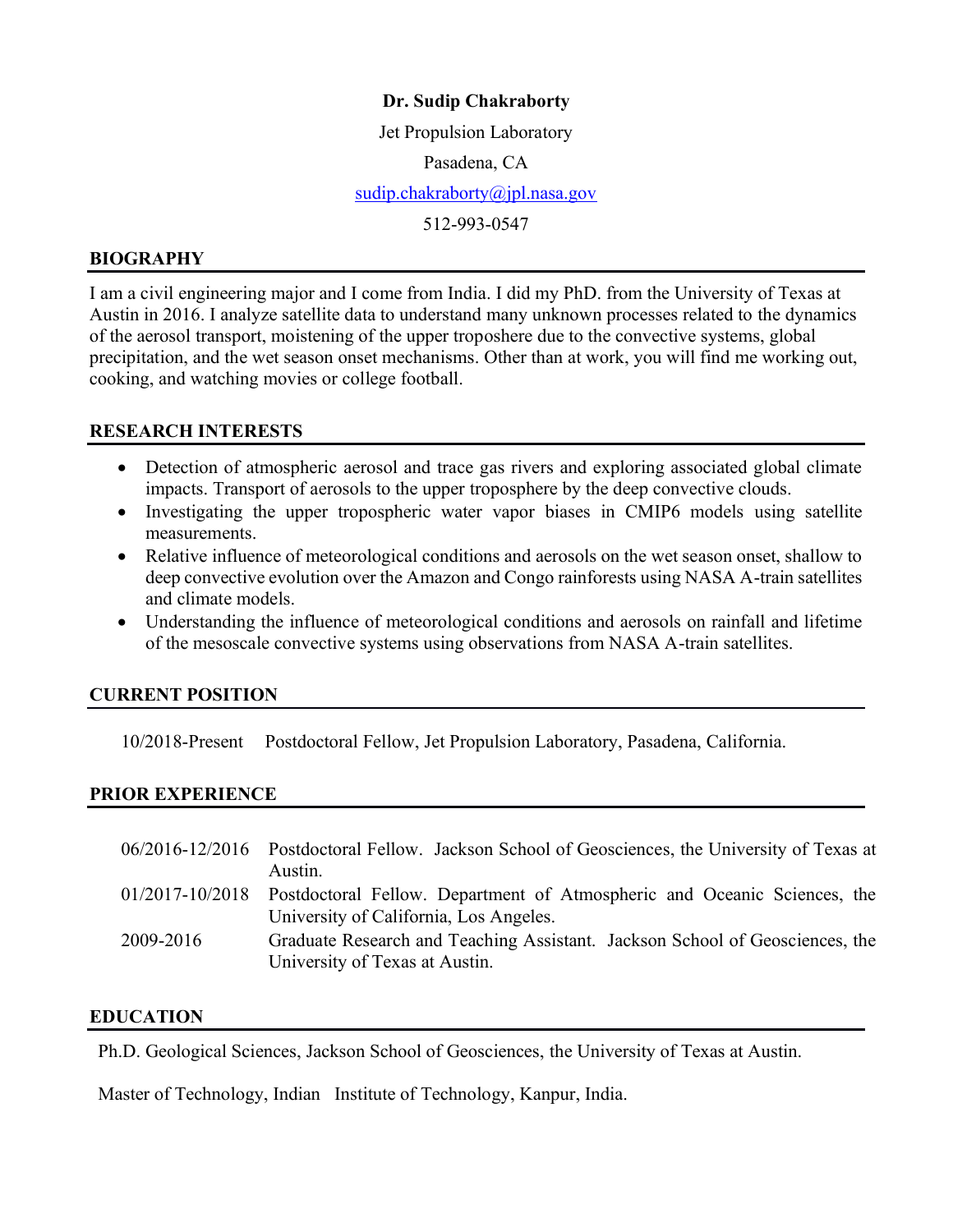Bachelor of Engineering, Civil Engineering, Government Engineering College, Jalpaiguri, India.

#### **TEACHING AND MENTORING EXPERIENCE**

| California<br>Institute of<br>Technology          | Mentored two Students in the Freshman Summer Research Institute (FSRI) program<br>in summer 2020.                                                                                                                                                                                                         |
|---------------------------------------------------|-----------------------------------------------------------------------------------------------------------------------------------------------------------------------------------------------------------------------------------------------------------------------------------------------------------|
| California<br>State<br>University,<br>Los Angeles | An introductory undergraduate level class on satellite and ground-based<br>measurements. Guest Lecture.                                                                                                                                                                                                   |
| <b>UCLA</b>                                       | Statistical prediction of drought events, Department of Atmospheric and Oceanic<br>Sciences, the University of California, Los Angeles. Guest lecture.                                                                                                                                                    |
| UT Austin                                         | I was a teaching assistant and helped Dr. William Fisher for a graduate course:<br>Reservoir Geology and Advanced Recovery.                                                                                                                                                                               |
| <b>IIT Kanpur</b>                                 | I worked as a teaching assistant and was responsible for teaching and taking labs on<br>water and wastewater quality testing, grading, and proctoring examinations for<br>undergraduate level courses with 50 students in the Department of Civil Engineering,<br>Indian Institute of Technology, Kanpur. |

## **PUBLISHED ARTICLES**

- Chakraborty, S, Jiang, J. H., Su, H., & Fu, R. (2021). On the Role of Aerosol Radiative Effect in the Wet Season Onset Timing over the Congo Rainforest during Boreal Autumn. *Atmospheric Chemistry and Physics Discussions*, *2021*, 1–27. https://doi.org/10.5194/acp-2020-1138
- Chakraborty, Sudip, Guan, B., Waliser, D. E., da Silva, A. M., Uluatam, S., & Hess, P. (2021). Extending the Atmospheric River Concept to Aerosols: Climate and Air Quality Impacts. *Geophysical Research Letters*. https://doi.org/10.1029/2020GL091827
- Worden, S., Fu, R., Chakraborty, S., Liu, J., Worden, J. (2021). Where Does Moisture Come from for Rainfall over the Congo Basin. *JGR Biogeosciences*.
- Chakraborty, Sudip, Jiang, J. H., Su, H., & Fu, R. (2020). Deep Convective Evolution From Shallow Clouds Over the Amazon and Congo Rainforests. *Journal of Geophysical Research: Atmospheres*. https://doi.org/10.1029/2019JD030962
- Fernando, D. N., Chakraborty, S., Fu, R., & Mace, R. E. (2019). A process-based statistical seasonal prediction of May–July rainfall anomalies over Texas and the Southern Great Plains of the United States. *Climate Services*, *16*, 100133. https://doi.org/https://doi.org/10.1016/j.cliser.2019.100133
- Chakraborty, Sudip, Schiro, K. A., Fu, R., & David Neelin, J. (2018). On the role of aerosols, humidity, and vertical wind shear in the transition of shallow-to-deep convection at the Green Ocean Amazon 2014/5 site. *Atmospheric Chemistry and Physics*. https://doi.org/10.5194/acp-18- 11135-2018
- Chakraborty, Sudip, Fu, R., Rosenfeld, D., & Massie, S. T. (2018). The Influence of Aerosols and Meteorological Conditions on the Total Rain Volume of the Mesoscale Convective Systems Over Tropical Continents. *Geophysical Research Letters*, *45*(23), 13,13-99,106. https://doi.org/10.1029/2018GL080371
- Wright, J. S., Fu, R., Worden, J. R., Chakraborty, S., Clinton, N. E., Risi, C., et al. (2017). Rainforestinitiated wet season onset over the southern Amazon. *Proceedings of the National Academy of*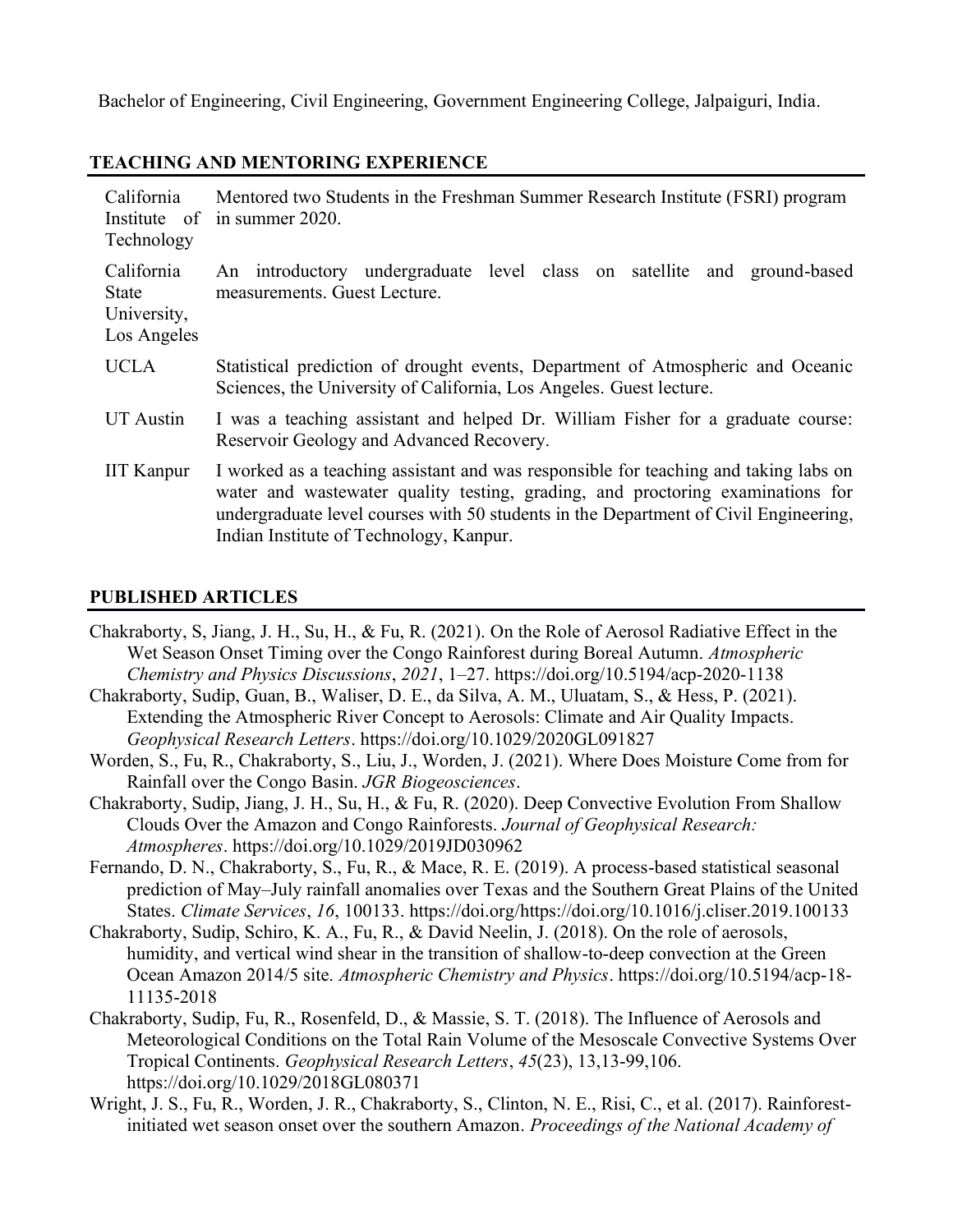*Sciences of the United States of America*. https://doi.org/10.1073/pnas.1621516114

- Chakraborty, Sudip, Fu, R., Massie, S. T., & Stephens, G. (2016). Relative influence of meteorological conditions and aerosols on the lifetime of mesoscale convective systems. *Proceedings of the National Academy of Sciences of the United States of America*. https://doi.org/10.1073/pnas.1601935113
- Chakraborty, Sudip, Fu, R., Wright, J. S., & Massie, S. T. (2015). Relationships between convective structure and transport of aerosols to the upper troposphere deduced from satellite observations. *Journal of Geophysical Research*. https://doi.org/10.1002/2015JD023528
- Fu, R., Yin, L., Li, W., Arias, P. A., Dickinson, R. E., Huang, L., et al. (2013). Increased dry-season length over southern Amazonia in recent decades and its implication for future climate projection. *Proceedings of the National Academy of Sciences of the United States of America*. https://doi.org/10.1073/pnas.1302584110

## **CONFERENCE PRESENTATIONS**

American Meteorological Association, Virtual. January 2021. Extending the Atmospheric River Concept to Aerosols: Climate and Air Quality Impacts and Identifying the Role of Aerosol Radiative Effects on the Wet Season Onset Timing over the Congo Rainforest International Atmospheric Rivers Conferences, 2020, Chakraborty, Guan, Waliser, da Silva, Uluatum, Hess, Atmospheric Aerosol Rivers: Climate and Air Quality Impacts.

AGU Fall Meeting, San Francisco. December 2019. Radiative cooling driven African jet and wet season onset over the Congo rainforest. Poster.

AGU Fall Meeting, Washington DC. December 2018. Deep convective evolution from shallow clouds over the Amazon and Congo rainforests.

AGU Fall Meeting, New Orleans. December 2017. The relative influence of aerosols and different meteorological conditions on the total volume of rainfall of the mesoscale convective systems.

National Oceanic and Atmospheric Administration General Modelling Meeting and Fair. September 2018, A process based statistical seasonal prediction of May-July anomalies over the Southern Great Plains of the United States.

American Meteorological Association, Seattle. January 2017. The relative influence of the meteorological and aerosol conditions on the total rain volume of mesoscale convective systems through their lifecycle over tropical continents

PI Meeting of Go-Amazon Project, Vienna, VA. May 2016. Understanding the processes that control shallow to deep convection development and their representations in climate models using GO-Amazon data.

AGU Fall Meeting, San Francisco. December 2015. Understanding the transition between shallow and deep convections using the Go-Amazon datasets.

AGU Fall Meeting, San Francisco. December 2014. Change in deep convective ice water and rain rate as observed from Aura MLS, CloudSat, Aqua MODIS, TRMM, and ISCCP datasets.

AGU Fall Meeting, San Francisco. December 2013. Convective invigoration and lifecycle enhancement by aerosols over the tropical region using the A-Train and ISCCP satellites datasets

ACAM, Kathmandu. Nepal, June 2013. Aerosol transport and Influence on cloud microstructure by Coupling of aerosols and cloud field for deep convective clouds over the Indian monsoon region: A study using the joint use of Aura, A-Train and ISCCP satellites datasets.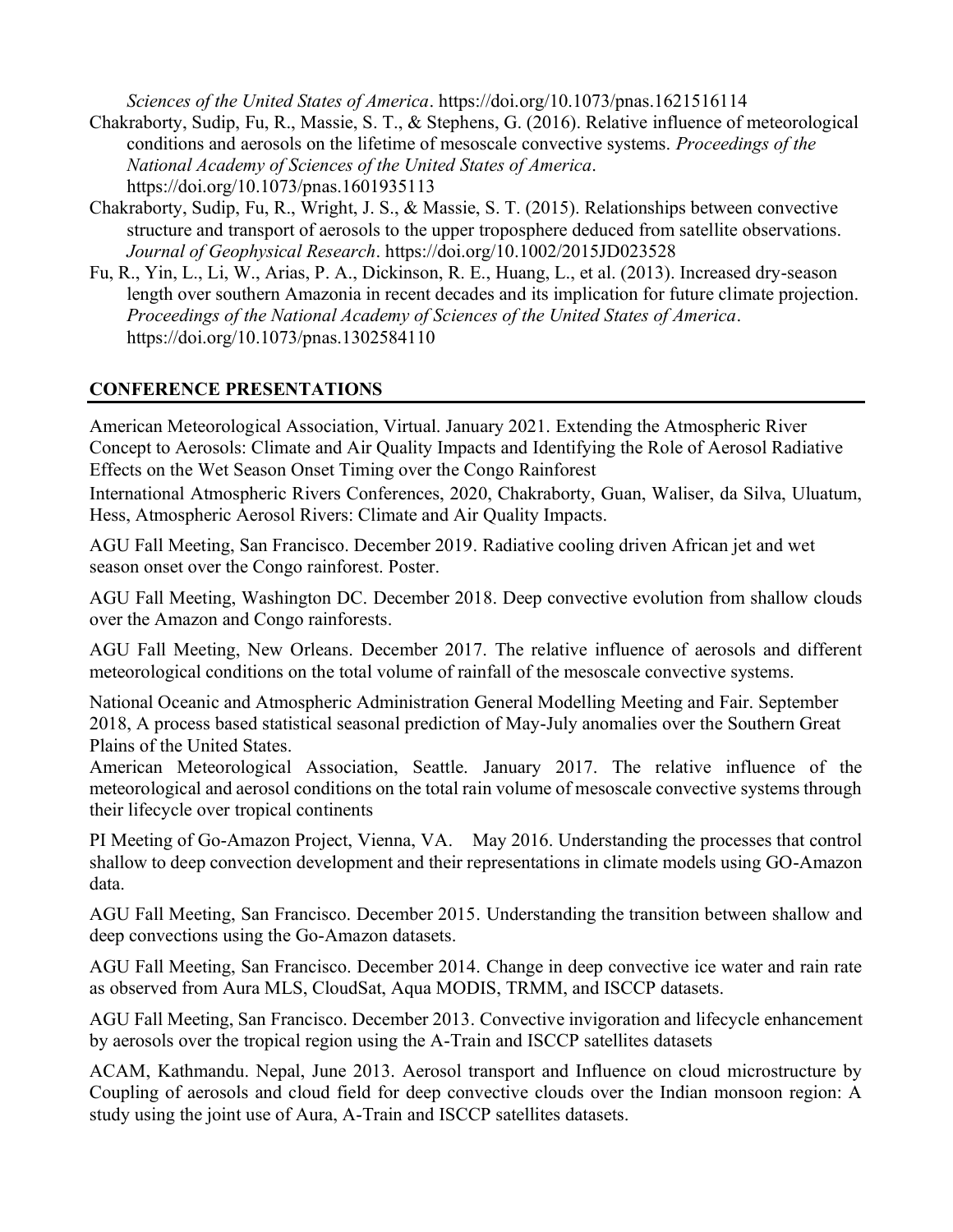American Meteorological Association, Austin. January 2013. Impact of Convective Lifecycles and associated dynamic and physical structure of deep convections on Vertical Aerosol Transport and cloud microphysics.

Water Forum II (Texas Drought and Beyond). The University of Texas at Austin. October 2012. Influence of forest fire aerosols on precipitation.

AGU Fall Meeting, San Francisco. December 2011. The connection between Mature Stages of Deep Convection and the Vertical Transport of Aerosols in the Upper Troposphere.

## **WORKSHOPS AND CERTIFICATES**

| 2019 | E110, Principles of University Teaching in STEM, Caltech.                                                |
|------|----------------------------------------------------------------------------------------------------------|
| 2013 | ACAM Workshop, Kathmandu, Nepal                                                                          |
| 2011 | Visiting student at National Center for Atmospheric Research (NCAR) in summer.                           |
| 2010 | Attended Advanced Study Program on Asia in the 21st century at NCAR                                      |
| 2007 | Training Program on Water Quality Testing Monitoring & Surveillance by the<br>World Health Organization. |

# **OUTREACH, SERVICE, AND LEADERSHIP**

| 2019      | Reviewer, NSPIRES Fellowship.                                                                                                                                                                                                                                            |
|-----------|--------------------------------------------------------------------------------------------------------------------------------------------------------------------------------------------------------------------------------------------------------------------------|
| 2018      | Volunteer, Career day, Clover Avenue Elementary School. I visited the school<br>and met the students to talk about what scientists do. The event was organized by<br>the school to encourage children to dream about their future.                                       |
| 2016      | Past Member, Language Proficiency Assessment Committee, Austin Independent<br>School District. Assisted Austin Independent School district in evaluating the<br>necessity of children from non-native background to learn English before entering<br>kindergarten level. |
| 2013-2014 | Member, The University of Texas Shuttle Committee. Assisted the University and<br>the capital metro bus service in organizing various shuttle and bus routes from<br>different locations of the city of Austin to the University.                                        |
| 2012-2014 | Member, Tenant Advisory Board. Division of Housing and Food Services (DHFS),<br>the University of Texas at Austin. Served as a board member to assist the tenants<br>of the student housing and DHFS.                                                                    |
|           | $\sim$ 1. $\sim$ $\sim$ $\sim$ $\sim$ 1.                                                                                                                                                                                                                                 |

#### 2012-2013 Chair, Climate Brown Bag. Organized invited climate lectures.

## **MEDIA REPORTS**

<https://www.scientificamerican.com/podcast/episode/air-pollution-gives-storm-clouds-a-stronger-longer-life/> <http://www.visiontimes.com/2016/06/15/aerosols-found-to-strengthen-storms.html>

<http://thescienceexplorer.com/nature/cloud-feeding-aerosols-may-be-why-storms-are-getting-more-extreme> [http://www.dailytexanonline.com/2016/06/29/aerosols-strengthen-storm-clouds-create-longer-and-more-intense](http://www.dailytexanonline.com/2016/06/29/aerosols-strengthen-storm-clouds-create-longer-and-more-intense-storms)[storms](http://www.dailytexanonline.com/2016/06/29/aerosols-strengthen-storm-clouds-create-longer-and-more-intense-storms)

<https://www.sciencedaily.com/releases/2016/06/160613153420.htm>

<https://www.futurity.org/clouds-aerosols-rain-1183002-2/>

[https://patch.com/us/across-america/texas-researchers-find-cloud-feeding-aerosols-may-be-blame-more](https://patch.com/us/across-america/texas-researchers-find-cloud-feeding-aerosols-may-be-blame-more-extreme-weather)[extreme-weather](https://patch.com/us/across-america/texas-researchers-find-cloud-feeding-aerosols-may-be-blame-more-extreme-weather)

<https://phys.org/news/2016-06-aerosols-storm-clouds.html>